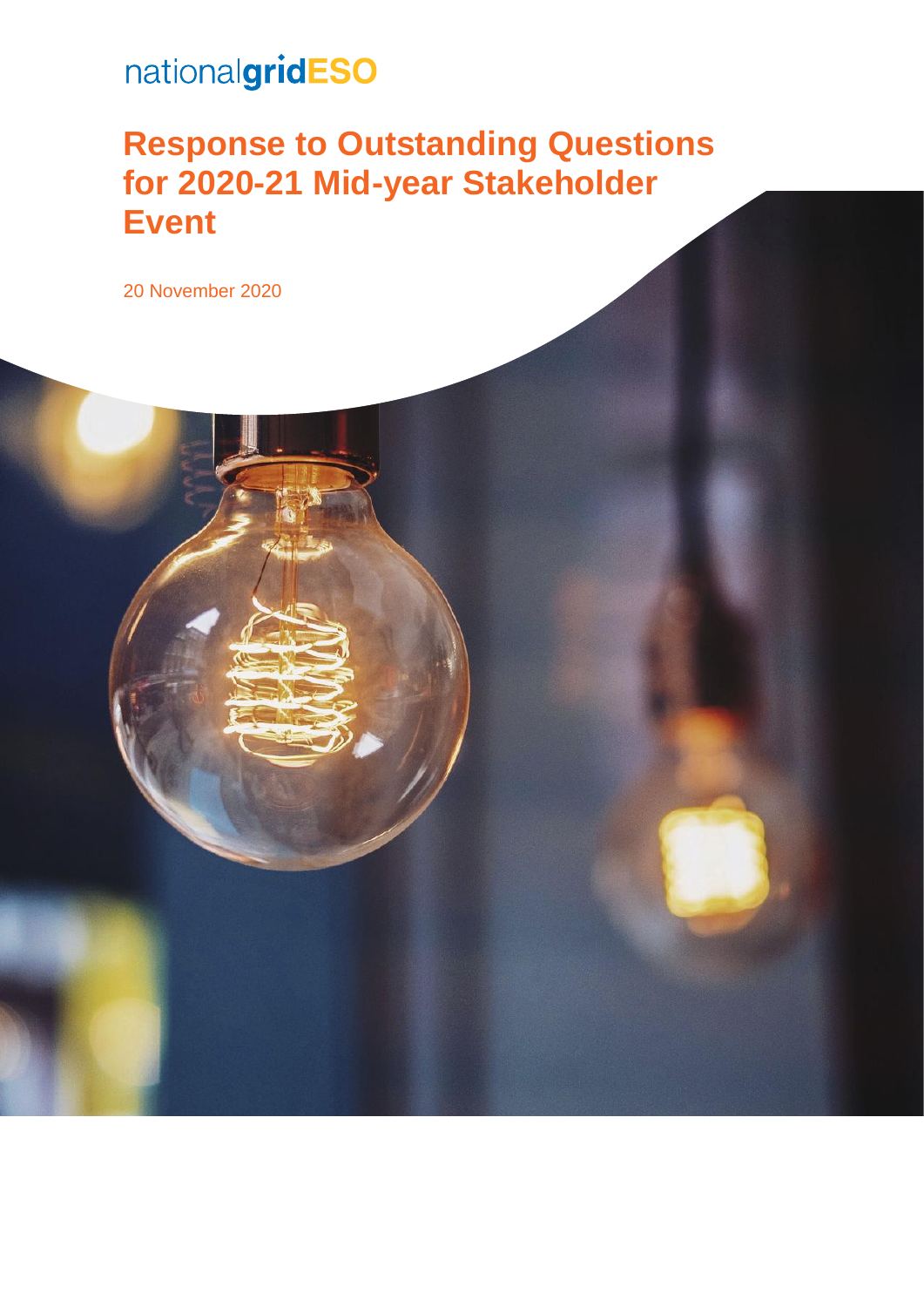## nationalgridESO

## **Role 1**

Q1 We understand why the Sizewell B contract was needed at the beginning of lockdown. What was the rationale for extending? Could you have used ODFM instead?

#### Answer:

ODFM allowed the ESO to obtain services from embedded assets that are not participating in the balancing mechanism and was used over Spring/Summer 2020 to balance the system during very low demand periods when generation risked exceeding demand. The Sizewell issue was due to the potential size of the loss in power infeed due to a single fault which could cause instantaneous frequency issues. ODFM could not have helped this. An alternative solution would have been to carry more reserve (i.e. additional generation) whereas ODFM was about being able to instruct generation to reduce output in specific circumstances.

As discussed throughout, the Sizewell contract gave a single action which provided cost and operational benefits in managing the networks during uncertain times.

Q2 Have flexibility trials for battery storage proved successful and how does it affect future delivery commitments for next year?

#### Answer:

We will be publishing our review of the reserve from BM storage trial and we will engage the industry on next steps. These findings will also feed into wider reserve reform.

Q3 When first communicating the possible £500m increase in BSUOS costs it caused the market to panic. This may have been better delivered as a range of outcomes.

#### Answer:

We acknowledge the feedback about the way information was shared and communicated with the market. As will be appreciated, there was a high level of uncertainty around the effects of COVID-19 and the lockdown arrangements that were imposed. The March forecast for BSUoS was produced before lockdown had been announced and come into effect. The April forecast was produced as normal and followed by an extreme weather/ expected weather forecast bringing in the learning we saw as we started to observe the effects of low demand on costs. In May we produced two forecasts, one to include the effects of the new services, ODFM and the Sizewell deload contract, and one without. In June, we had sufficient knowledge from the data gathered through the previous months to produce a range of scenario forecasts. From October, we saw the scenario forecasts converge and so moved to a single forecast once again.

### **Role 2**

Q1 Will the ESO support extended period of industry consultation under code changes and review the 3 week period consultation requirement to maximize engagement?

#### Answer:

Changes to our codes undergo a consultation with a minimum of 3 weeks which is open to all interested parties across industry to respond and make their views heard. The appropriate consultation length is a balance between giving parties opportunity to respond and the speed of progressing each change. We consider 3 weeks to be an appropriate balance but are interested to talk with any parties that are struggling to engage with the change process due to consultation lengths or any other reasons: please contact us at [code.administrator@nationalgrideso.com.](mailto:code.administrator@nationalgrideso.com)